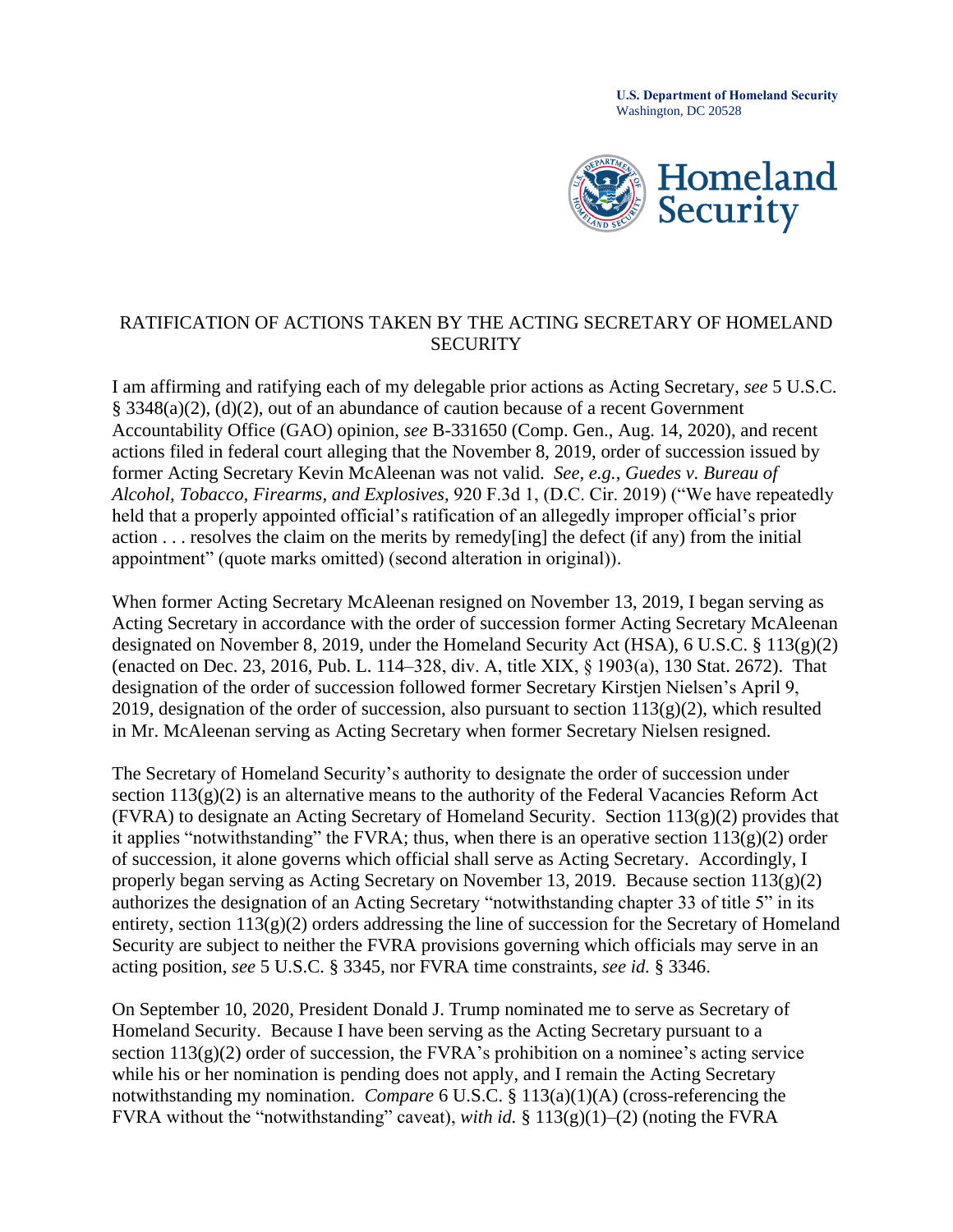## RATIFICATION OF ACTIONS TAKEN BY THE ACTING SECRETARY OF HOMELAND **SECURITY** Page **2** of **3**

provisions and specifying, in contrast, that section 113(g) provides for acting secretary service "notwithstanding" those provisions); *see also* 5 U.S.C. § 3345(b)(1)(B) (restricting acting officer service under section 3345(a) by an official whose nomination has been submitted to the Senate for permanent service in that position).

 former Acting Secretary McAleenan were invalid. If those contentions were legally correct— That said, there have been recent challenges contending that my service is invalid, resting on the erroneous contentions that the orders of succession issued by former Secretary Nielsen and meaning that neither former Secretary Nielsen nor former Acting Secretary McAleenan would have issued a valid section  $113(g)(2)$  order of succession—then the FVRA would apply and Executive Order 13753 (published on December 14, 2016, under the FVRA) would continue to govern the order of succession for the Secretary of Homeland Security.

 eligible to exercise the authority of the Secretary temporarily in an acting capacity. This is FVRA's time limits,  $5$  U.S.C.  $\S$  3346(a)(2). The FVRA provides an alternative basis for an official to exercise the functions and duties of the Secretary temporarily in an acting capacity. In that alternate scenario, under the authority of the FVRA, 5 U.S.C. § 3345(a)(2), when the President submitted my nomination, Peter Gaynor, the Administrator of the Federal Emergency Management Agency (FEMA), would have become because Executive Order 13753 pre-established the President's succession order for the Department when the FVRA applies, $<sup>1</sup>$  Mr. Gaynor would be the most senior official eligible to</sup> serve as the Acting Secretary under that succession order, and my nomination restarted the

succession under 6 U.S.C. § 113(g)(2) (the "Gaynor Order").<sup>2</sup> Mr. Gaynor re-issued the order of Out of an abundance of caution and to minimize any disruption to the Department of Homeland Security and to the Administration's Homeland Security mission, on November 14, 2020, after the President submitted my nomination to the Senate on September 10, 2020, Mr. Gaynor exercised any authority of the position of Acting Secretary that he had to designate an order of succession established by former Acting Secretary McAleenan on November 8, 2019, and placed the Under Secretary for Strategy, Policy, and Plans above the FEMA Administrator in the order of succession. Once the Gaynor Order was executed, it superseded any authority Mr. Gaynor may have had under the FVRA and confirmed my authority to continue to serve as the Acting Secretary. Thus, in addition to the authority I possess pursuant to the November 8, 2019, order

<sup>&</sup>lt;sup>1</sup> Executive Order 13753, Amending the Order of Succession in the Department of Homeland Security, 81 Fed. Reg. 90667 (Dec. 14, 2016).

 Administrator Gaynor has issued the November 14, 2020, order. Further, I previously issued a ratification order on the effect of making me Acting Secretary. <sup>2</sup> Mr. Gaynor signed an initial succession order to this effect on September 10, 2020. Out of caution, due to uncertainties related to the timing of the signing of that order on the date of my nomination to the U.S. Senate, September 17, 2020, similar to this present order, *see* Ratification, 85 Fed. Reg. 59651 (Sept. 23, 2020), but I am issuing this order today to eliminate any potential question about whether, assuming that the orders issued by Secretary Nielsen and Acting Secretary McAleenan were insufficient to make me Acting Secretary under section  $113(g)(2)$ , my ratification has occurred subsequent to the proper signing and issuance of a succession order that has